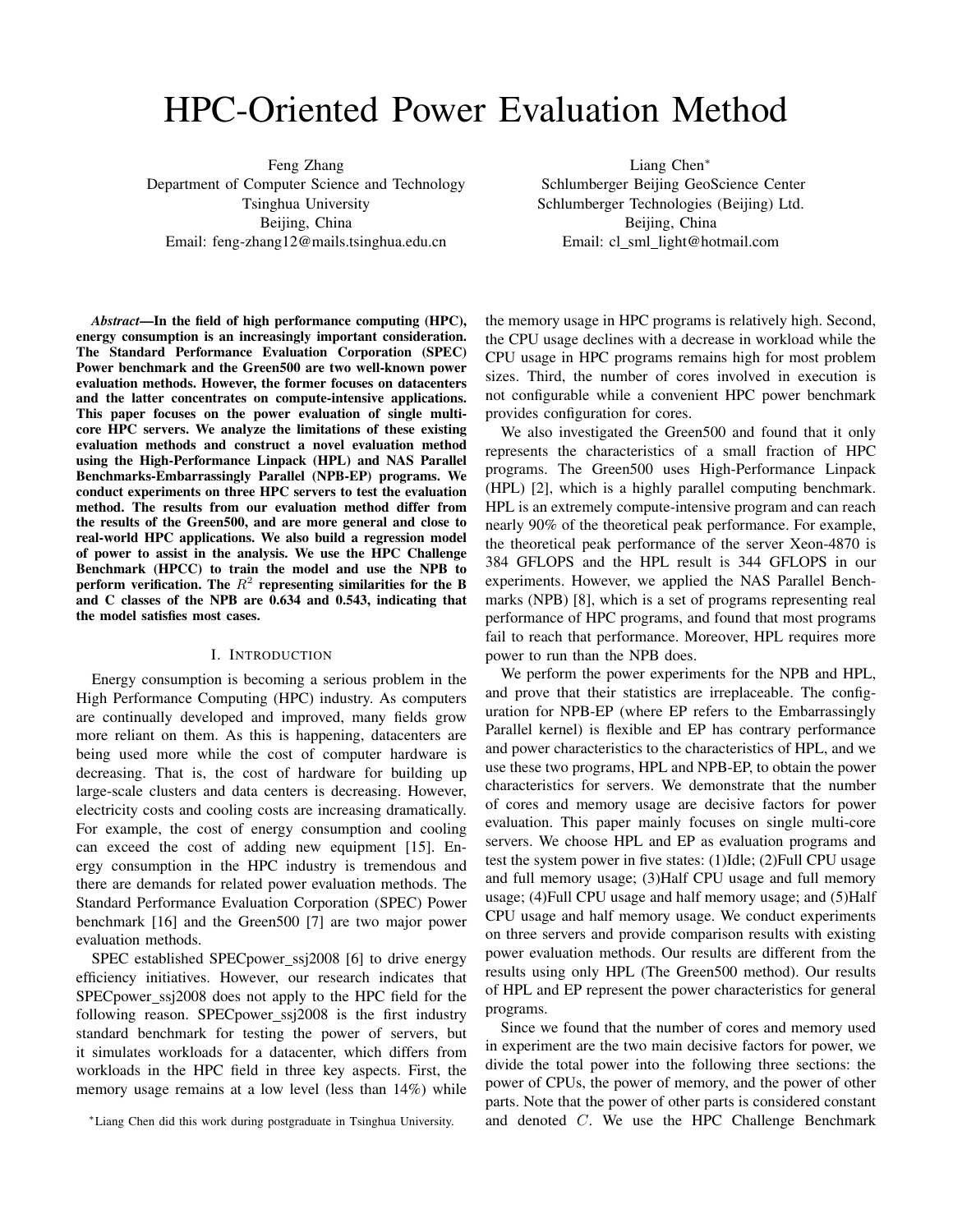(HPCC) [11] to build a multiple linear regression model of power. The R Square value of this model is 0.94, indicating that the selected indicators are strongly correlated with power. Moreover, we input the results of the NPB using classes B and C, which denote the sizes of test problems, into our model and we define the evaluation criteria. The  $R^2$  representing similarities for NPB-B and NPB-C are 0.634 and 0.543, which is greater than 0.5, indicating the results are satisfactory for most cases.

We make three main contributions in this work:

- First, we quantitatively study the limitations of the SPEC Power and Green500, using the NPB as a control. We show the difference between the two well-known benchmarks and general HPC programs, indicating the necessity for a new general power benchmark for HPC servers.
- Second, we propose a power evaluation benchmark which combines HPL and EP, with the CPU and memory required to perform in multiple states. Our result for three tested servers is different from the Green500 result, with ours being more general.
- Third, we provide a power regression model to assist the analysis. We train the model using the HPCC benchmark and verify it using the NPB. The  $R^2$  is greater than 0.5, showing the regression results and measured results are close.

The remainder of this paper is organized as follows. Section II details the architectures of the servers Xeon-E5462, Opteron-8347, and Xeon-4870. Section III describes the relevant evaluation methods - the SPEC Power benchmark, the Green500, and the NPB. Section IV reviews the limitations for the SPEC Power and Green500, and provides the motivation for building a new HPC benchmark. Section V presents the proposed power evaluation method and performs experiments on three servers to compare it to the SPEC Power and Green500. Section VI shows the regression model of power. Section VII discusses related work. Section VIII provides the conclusion.

# II. HIGH-END COMPUTING PLATFORMS

We list the servers used in this paper in Table I, using the processor names to represent the server names.

#### *A. Server Xeon-E5462*

The server Xeon-E5462 uses the Xeon E5462 [3] running at 2.8 GHz. Each core processes 4 operations per cycle and the performance for each core is 11.2 GFLOPS (Giga Floatingpoint Operations per Second). This server has 4 cores in total so the theoretical peak server performance is 44.8 GFLOPS. For Level 1 caches, the processor has 4 x 32 KB 8-way set associative instruction caches and 4 x 32 KB 8-way set associative write-back data caches. The Level 2 caches of this processor are 2 x 6 MB 24-way set associative shared caches.

#### *B. Server Opteron-8347*

The server Opteron-8347 has four Opteron 8347 processors [1] running at 1.9 GHz. Each core has 7.6 GFLOPS and the theoretical peak server performance is 121.6 GFLOPS. Level 1 caches for each processor are  $4 \times 64$  KB 2-way associative instruction caches and 4 x 64 KB 2-way associative data caches. Level 2 caches are 4 x 512 KB 8-way set associative caches. Level 3 caches are 2 MB 32-way set associative shared caches.

# *C. Server Xeon-4870*

The server Xeon-4870 has 4 Xeon E7-4870 processors [4] running on 2.4GHz. Each core has 9.6 GFLOPS and the theoretical peak server performance is 384 GFLOPS. Level 1 caches for each processor are 10 x 32 KB 4-way set associative instruction caches and 10 x 32 KB 8-way set associative data caches. Level 2 caches are 10 x 256 KB 8-way set associative caches. For Level 3 caches, each chip has a 30 MB 24-way set associative shared cache.

# III. BENCHMARKS

We focus on two main power benchmarks, the SPEC Power and the Green500, as well as an HPC evaluation benchmark for servers, the NAS Parallel Benchmark suite (NPB). We use these to test the processors and memories, and provide insight into the relation between power and performance.

# *A. SPEC Power*

The SPEC Power benchmark suite [16] measures the power characteristics for servers and SPECpower ssj2008 is the first industry standard power benchmark used to test the power statistics of servers. As e-commerce thrives and investment in HPC increases, server energy consumption has gradually increased. Thus, there is increasing need for a unified test platform to evaluate systematic power performance. SPECpower\_ssj2008 simulates real data center workloads and provides a unified power performance test method, allowing the comparison of test results among different systems.

SPECpower ssj2008 includes four parts: Server Under Test, Control and Collect System, Power Analyzer, and Temperature Sensor. The procedures are as follows: First, the Control and Collect System goes through three calibration phases and measures the peak number of requests for the system. Second, the Control and Collect System progressively decreases the data requests according to 10% of the peak magnitude. This decline occurs over a fixed time. During this process, the system collects the ssj\_ops (server side Java operations per second) data and energy consumption data. This step repeats until the final number of requests is decremented to 0%. Third, the system summarizes the ssj ops and energy consumption for each stage, and uses the ratio ssj\_ops/Watt (server side Java operations per second per watt) as a final evaluation.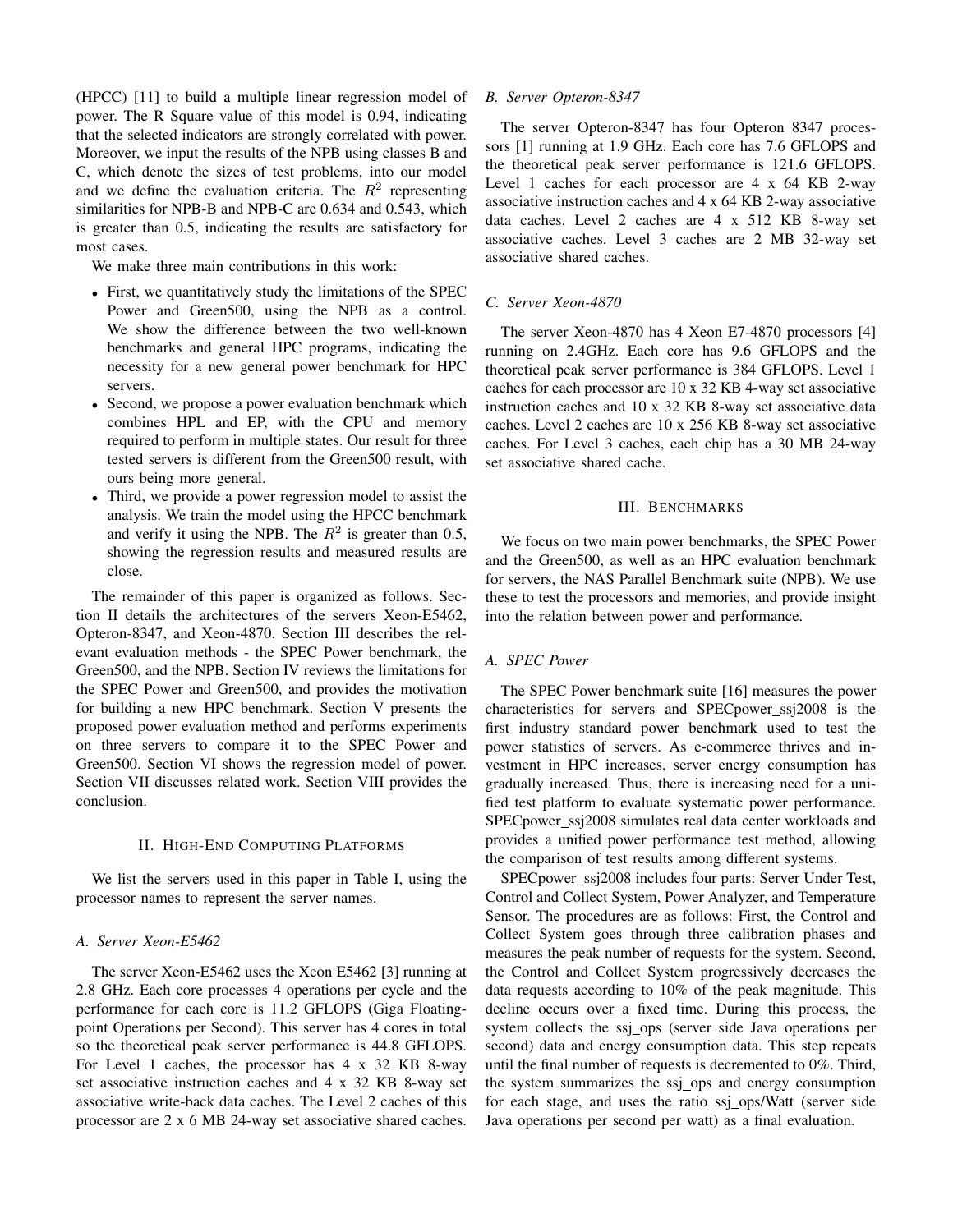TABLE I SYSTEM CHARACTERISTICS OF THE SERVERS USED.

| Model                                 | Server Xeon-E5462                 | Server Opteron-8347               | Server Xeon-4870                    |
|---------------------------------------|-----------------------------------|-----------------------------------|-------------------------------------|
| Processor Type:                       | Xeon E5462                        | Opteron 8347                      | Xeon E7-4870                        |
| Processor Characteristics:            | <b>Ouad-Cores</b>                 | Ouad-Core                         | 10                                  |
| CPU Frequency (MHz):                  | 2800                              | 1900                              | 2400                                |
| $Core(s)$ Enabled:                    | 4cores, 1 chips, 4 cores/chip     | 16 cores, 4 chips, 4 cores/chip   | 40 cores, 4 chips, 10 cores/chip    |
| Hardware Threads / chip:              |                                   | 4                                 | 20                                  |
| Primary Cache / chip:                 | 4x32KB icaches and 4x32KB dcaches | 4x64KB icaches and 4x64KB dcaches | 10x32KB icaches and 10x32KB dcaches |
| Secondary Cache:                      | 6MB (12MB total)                  | 512KB per core                    | 256KB per core                      |
| Tertiary Cache:                       |                                   | 2048KB per processor              | 30MB per processor                  |
| Memory Amount (GB):                   |                                   | 32                                | 128                                 |
| Memory Details:                       | DDR <sub>2</sub>                  | DDR <sub>2</sub>                  | DDR <sub>2</sub>                    |
| Power Supply Quantity and Rating (W): | 1 x Unknown                       | 1 x Unknown                       | 3 x Unknown                         |
| Disk DriveGB:                         | 400                               | 444                               | 152                                 |
| Disk Controller:                      | Integrated SAS controller         | Integrated SAS controller         | Integrated SAS controller           |
| Network Speed (Mbit):                 | 1000                              | 1000                              | 1000                                |

# *B. Green500*

The Green500 uses performance per watt (PPW) as its rank reference. Linpack is a program for performing linear algebra problems and parallel High-Performance Linpack (HPL) is used as a benchmark to rank supercomputers. The performance measure is the maximum performance result achieved by the Linpack benchmark test and it is represented by  $R_{max}$ . The power measure is the average system power during the maximum performance execution of Linpack and it is represented by  $P_{avg}(R_{max})$ . Then, PPW is defined as

$$
PPW(GFLOPSPerWatt) = \frac{R_{max}(inGFLOPS)}{P_{avg}(R_{max})(inWatt)} \quad (1)
$$

The Green500 does not have a Control and Collect System. The Green500 includes the following stages: First, the power meter data logger software is launched. Second, the Linpack benchmark is launched using the input file which can guarantee that the system has peak performance. Third, the power samples begin recording and then stop recording after the Linpack test. Fourth, the Linpack performance result and the average power result are used to compute the PPW. The first and last few samples can be ignored for this calculation to prevent inaccurate records of power meters.

# *C. NPB*

NPB refers to the NAS Parallel Benchmarks. Although Linpack can reach nearly 90% of the peak performance of the system, it cannot represent the real performance for HPC programs as most programs do not reach that high peak performance. The NPB benchmark suite includes eight programs, which are five kernels and three pseudo-applications. Its test results represent the real performance of HPC programs. The five kernels are Integer Sort (IS), Embarrassingly Parallel (EP), Conjugate Gradient (CG), Multi-Grid (MG), and discrete 3D fast Fourier Transform (FT). The three pseudo-applications are the Block Tri-diagonal solver (BT), Scalar Penta-diagonal solver (SP), and Lower-Upper Gauss-Seidel solver (LU). [12] We use the MPI version of the NPB.

The NPB defines six problem sizes (W/A/B/C/D/E) to simulate varied demands for computation and execution time of different workloads. Problem sizes D and E consume excessive memory and are not intended for single servers, so we omit these. Moreover, problem size W is extremely small and the execution time is short, so it is also omitted from this study. The NPB has limitations for the number of processes.

# IV. MOTIVATION

In this section, we analyze the limitations of the SPEC Power and Green500, using the NPB as a control.

We regroup programs to find a suite that can be used as benchmarks in the field of HPC, thus achieving a comprehensive evaluation of the relationship between performance and power, and providing a set of unified evaluation criteria for the effectiveness of different systems.

# *A. SPEC Power*

HPC programs are usually scientific computing programs, such as HPL. The main difference between SPEC power\_ssj2008 and scientific computing programs is that the latter usually maintain a high memory usage rate or high CPU usage rate. However, from Figure 1 which presents the results of the server Xeon-E5462, the variation of workload sizes of SPECpower\_ssj2008 has little effect on the memory utilization, and the memory utilization remains at a low level of less than 14%. We only present results from the server Xeon-E5462 because we obtained similar results for the other servers.



Fig. 1. Memory Usage Test for SPECpower\_ssj2008 on Server Xeon-E5462.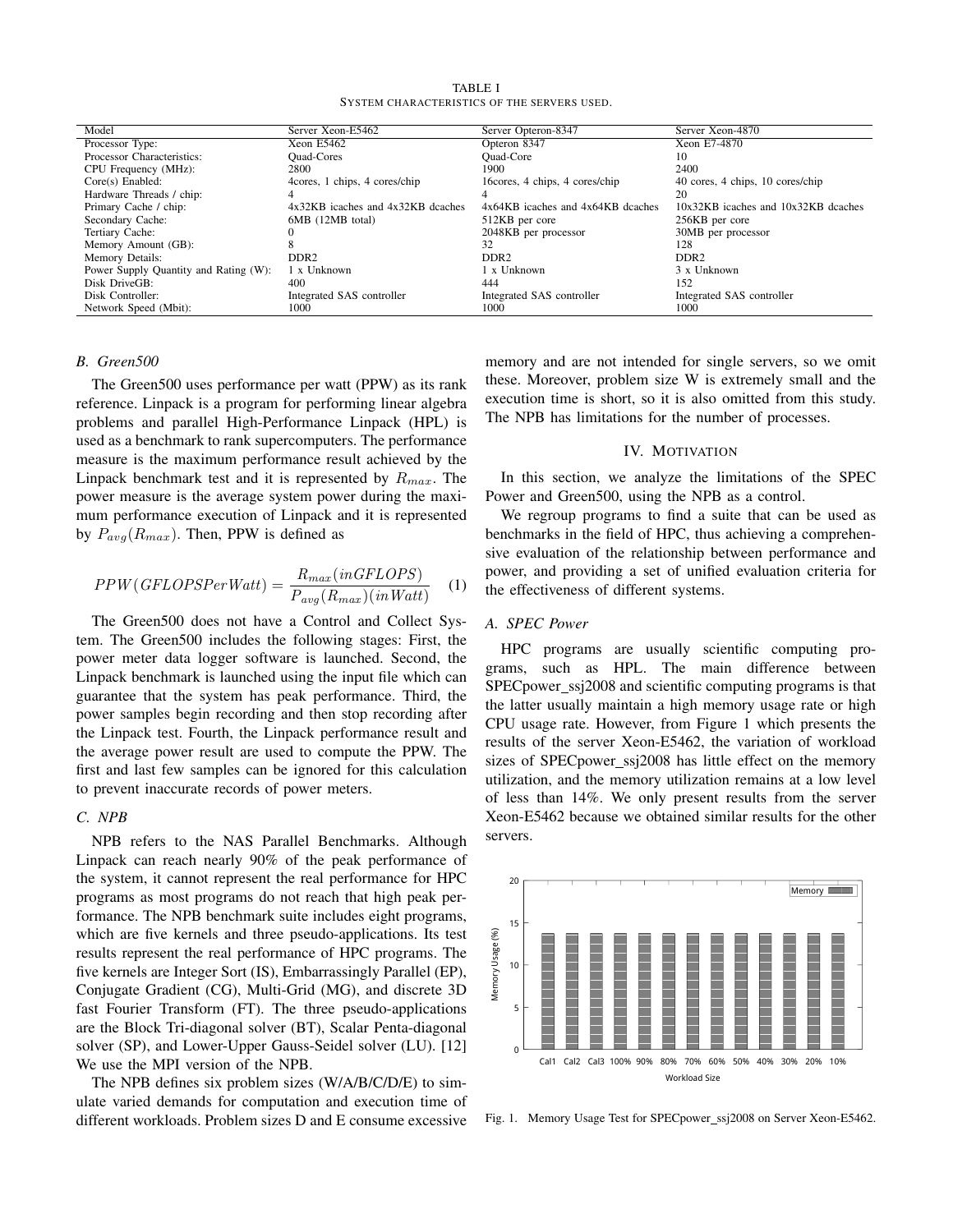Decreases in workload size for each core show a corresponding reduction of CPU utilizations in Figure 2. These kinds of CPU performance characteristics are vastly different for scientific programs. Scientific computing programs generally have high CPU utilizations in different workloads and have efficient data operations. Moreover, SPECpower\_ssj2008 is written in Java which needs to be compiled into intermediate code and then interpreted by the virtual machine. Therefore, SPECpower\_ssj2008 cannot take advantage of the maximum computing performance of the system.



Fig. 2. CPU Usage Test for SPECpower ssj2008 on Server Xeon-E5462.

#### *B. Green500*

The Green500 uses the Linpack, which is a standard scientific computing program. We show the Green500 results along with the NPB results for three servers in Section IV-C.

#### *C. NPB*

The results of the SPECpower\_ssj2008, HPL and NPB (C scale) from the server Xeon-E5462 are shown in Figure 3 when the number of processes equals four, two, and one. CG.C.2 and CG.C.4 cannot run because the memory required is beyond the maximum memory of the server. The figure shows the power characteristics for each program are different. Among them, HPL reaches the maximum power when the number of processes is four and the single process EP has the lowest power. Under the premise of equal number of cores, EP always has the lowest power and HPL has the highest power when the number of processes is four and two. However, HPL does not consume the highest energy when the process number is one.

The results from the server Opteron-8347 are similar to the results from the server Xeon-E5462 and are shown in Figure 4. When the process number is 16, HPL reaches the highest power. EP has the lowest power in most cases. HPL has the highest growing speed when we increase the number of processes. In contrast, EP has the lowest growing speed.

We show the results from the server Xeon-4870 in Table II. We change the process number from 1 to 40 on the server Xeon-4870 and note that only EP works on all configurations of process numbers.



Benchmark Name (Core numbers in descending order)

Fig. 3. Power Test on Server Xeon-E5462.



Fig. 4. Power Test on Server Opteron-8347.

# *D. Limitation*

The SPECpower\_ssj2008, HPL and NPB each exhibit different power characteristics under different circumstances and thus are mutually irreplaceable. For HPC programs, the number of cores used in the test should be configurable, and this requirement is unable to be met except by EP in the NPB. Therefore, there is a need to design a new set of benchmarks for the HPC field, and we can use the following findings to assist in its construction.

- (1) With the growth of the process number, the power of HPL increases dramatically. The power of HPL is close to the highest power in other programs.
- (2) With the growth of the process number, the power of EP has the rate of growth, and the power of EP is close to the lowest power in other programs.
- (3) HPL and EP suit a wide range of core numbers, which satisfies the need for different cores among the HPC industry. Other programs are unable to do this.
- (4) With the same process number, the powers of programs are covered in the range between the powers of EP and HPL.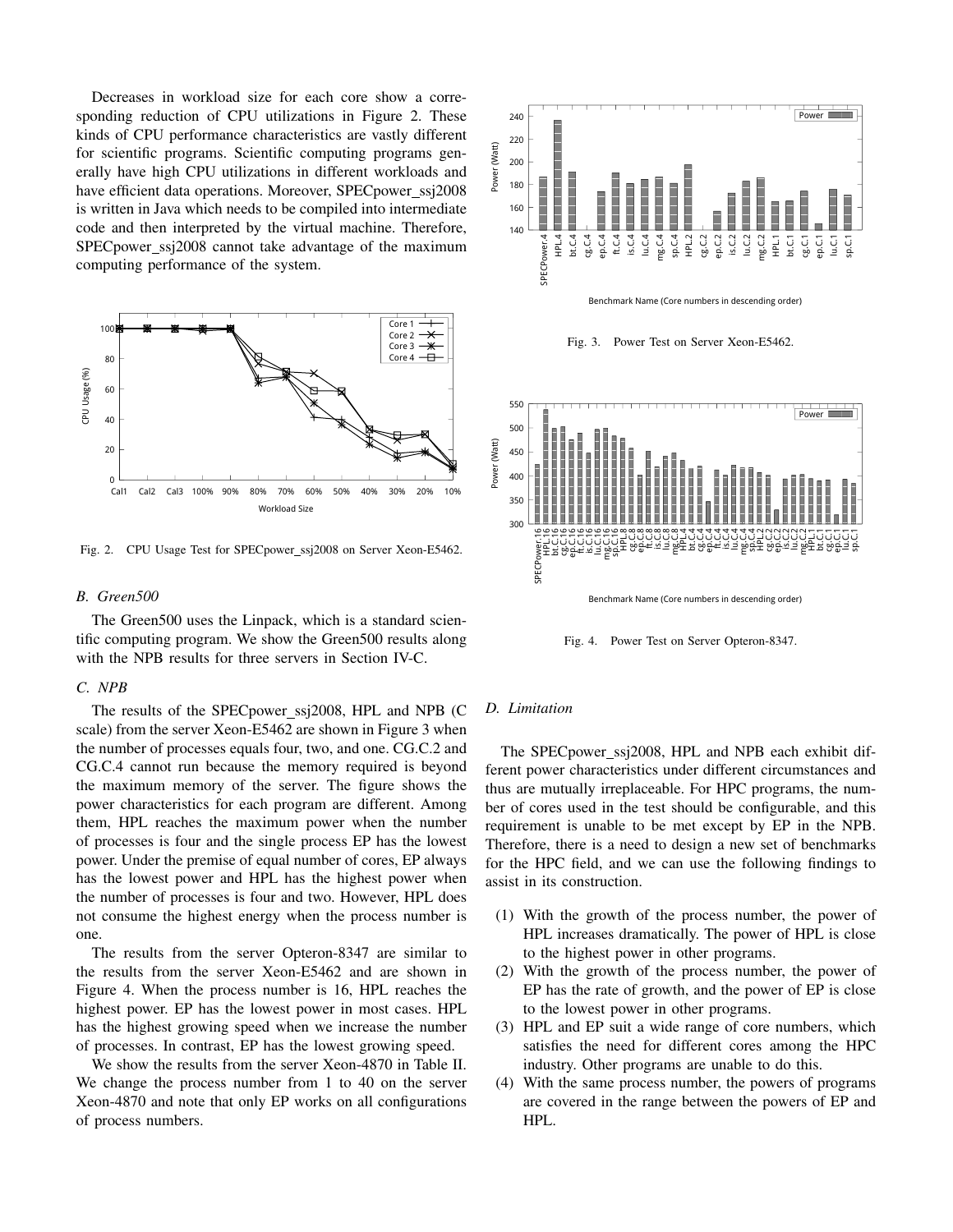TABLE II POWER TEST ON SERVER XEON-4870.

| Process        | <b>HPL</b> | <b>BT</b> | EP   | <b>FT</b> | <b>IS</b> | LU   | MG   | <b>SP</b> | <b>SPEC</b> |
|----------------|------------|-----------|------|-----------|-----------|------|------|-----------|-------------|
| Number         |            |           |      |           |           |      |      |           | Power       |
|                | 0.45       | 0.45      | 0.44 |           |           | 0.45 |      | 0.46      |             |
| $\overline{c}$ |            |           | 0.46 |           | 0.47      | 0.47 | 0.48 |           |             |
| $\overline{4}$ | 0.50       | 0.51      | 0.48 | 0.51      | 0.51      | 0.50 | 0.52 | 0.52      |             |
| 8              | 0.55       |           | 0.49 | 0.53      | 0.55      | 0.52 | 0.56 |           |             |
| 9              | 0.56       | 0.54      | 0.51 |           |           |      |      | 0.56      |             |
| 16             | 0.61       | 0.57      | 0.52 | 0.58      | 0.56      | 0.57 | 0.62 | 0.61      |             |
| 25             | 0.68       | 0.64      | 0.43 |           |           |      |      | 0.67      |             |
| 32             | 0.71       |           | 0.56 | 0.68      | 0.60      | 0.66 | 0.71 |           |             |
| 36             | 0.72       | 0.70      | 0.58 |           |           |      |      | 0.74      |             |
| 39             | 0.73       |           | 0.59 |           |           |      |      |           |             |
| 40             | 0.74       |           | 0.60 |           |           |      |      |           | 0.87        |

#### V. POWER EVALUATION IN HPC

The HPL and NPB are common test procedures in HPC. Since HPL has many parameters, we first analyze the HPL configuration parameters to determine the significantly effective parameters. Second, we analyze the relationship between power and NPB problem sizes, and provide an evaluation method for single multi-core servers that is better than the SPEC Power and Green500. Finally, we analyze and compare the evaluation method on three servers.

#### *A. HPL Analysis*

HPL uses a fixed workload of calculation to test the peak floating point performance of the system. HPL has many parameters and we need to perform parameter tuning before performance evaluation to ensure peak performance. This is mainly affected by the HPL parameters of the problem sizes (Ns), the data block sizes of LU decomposition (NBs), and the processor mesh size (decided by P and Q). We conduct the test on all three servers. As the results had similar characteristics, we only present the results of the server Xeon-E5462.

*1) Ns:* Different Ns correspond to different memory usage. We vary the Ns to obtain the relationship between memory usage and power of HPL in Figure 5. The number of cores has a decisive relationship with the power, but the impact of memory utilization to power is limited. This figure also shows the optimization space for memory design.



Fig. 5. Ns influence on Server Xeon-E5462.

*2) NBs:* The variation of NBs has a minimal influence on the power when we fix N, P, and Q in Figure 6. The power of HPL is mainly influenced by the number of cores involved in computing because the power curves of different numbers of cores in Figure 6 do not intersect.



Fig. 6. NBs influence on Server Xeon-E5462.

*3) P and Q:* When NB is relatively small, P and Q affect the power. The power when NB equals 50 is 10W smaller than the power with other NBs. The combination of P and Q affects power minimally for most cases. Overall, P, Q, and NBs have little influence on power with the majority of power values are in the range from 230W to 245W. In our test, N is 30,000. NBs equal 50/100/150/200/250/300/350/400. We also change the P and Q using 1x4, 2x2, and 4x1 in Figure 7.



Fig. 7. P and Q influences on Server Xeon-E5462.

*4) Conclusion:* Although HPL has many parameters, the most significant impact on power is the number of processes. The combination of other parameters also affects the power, but their influence is negligible compared to the influence of the process number. We can provide a simplified method for the HPL power test to reduce the complexity of the performance-power relationship through this phenomenon. In later sections, we first perform parameter tuning and then perform the power test based on this phenomenon.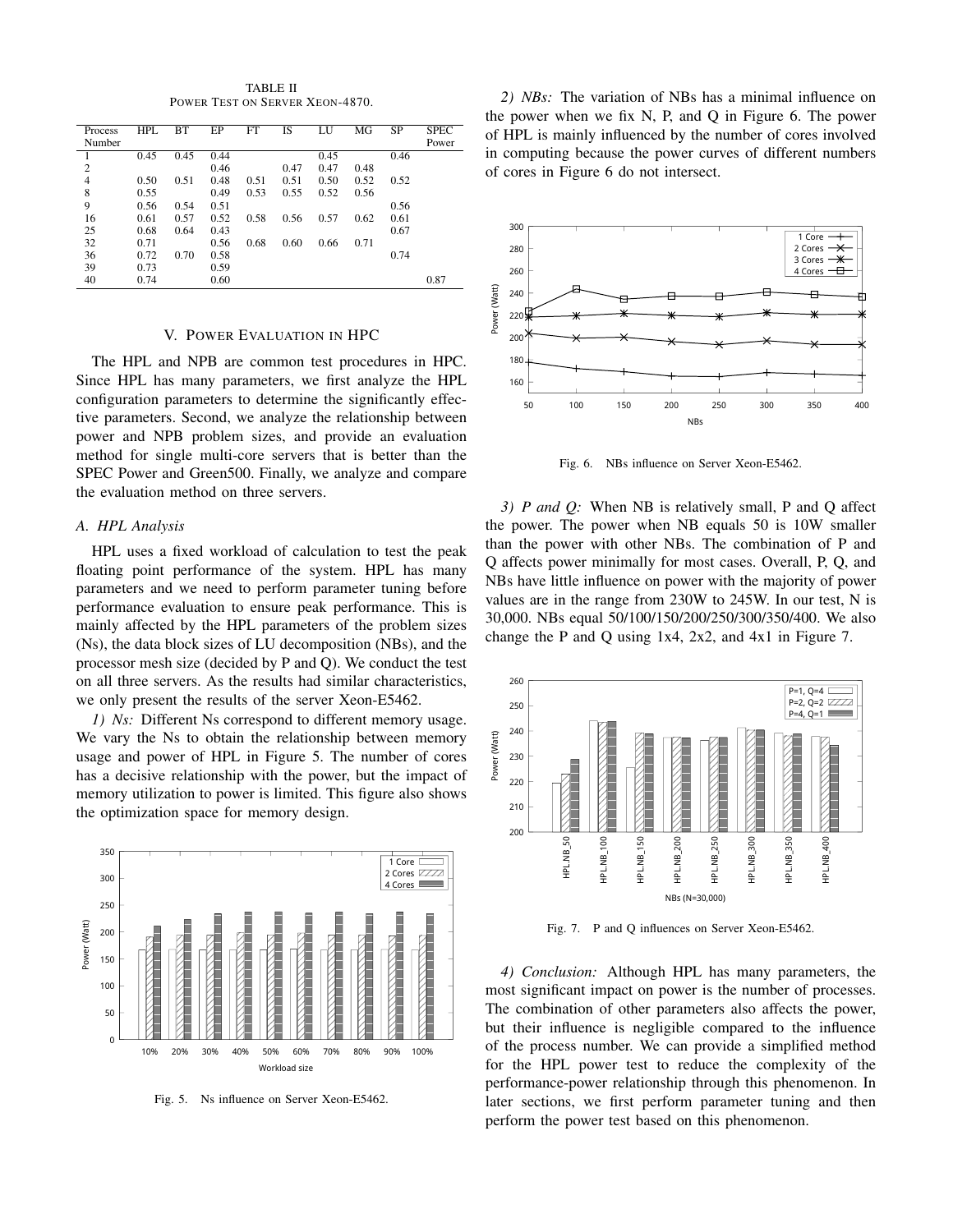# *B. NPB Analysis*

Although the NPB exhibits the performance of general applications, using the NPB as a power load model in HPC has the following problems. First, the NPB is not as effective as HPL with regard to floating point peak performance. Second, the NPB has eight sub-tests. The power feature similarities of the eight programs need further study. Third, programs in the NPB, except EP, have special requirements for the number of processes. Therefore, using all programs in the NPB has limitations. We analyze the scale of A/B/C and focus on EP. We only present the results of the server Xeon-E5462 since the other servers gave similar results.

*1) Scale:* Figure 8 shows the influence of different problem scales. Memory usage is decided by the problem scale, regardless of the number of processes. FT consumes the largest memory footprint under the same circumstances. The memory usage of FT has the highest rate of growth with increasing scales of workloads. EP occupies the minimal memory and the memory footprint of EP has the slowest growth rate with increasing scales of workloads. CG cannot run on this system, but we list it for completeness.



Fig. 8. Memory Usage for A/B/C Scales on Server Xeon-E5462.

The power values in different scales are shown in Figure 9. Power values do not increase with the memory usage significantly, such as FT. In the circumstance that the system uses the same number of cores, EP always has the minimum power than other programs have. The NPB has similar results to HPL, and the power increases along with the number of cores. In this performance test, some of the programs finish quickly due to the small scale of A. For example, the duration of LU.A.2 and MG.A.2 are 1.01s and 2.45s, respectively. The stability and accuracy are difficult to maintain.

*2) EP:* EP has the lowest memory usage and power among the NPB. We analyze the power characteristics for EP separately because it has no special requirement for the number of cores. Under the C scale, the power and PPW (Performance Per Watt) increase with the number of processes. The energy formula is

$$
Energy(KJ) = Power(KWatt) * Time(Second)
$$
 (2)



Fig. 9. Power Usage for A/B/C Scales on Server Xeon-E5462.



Fig. 10. Power Profiling for EP.

We show the results of power and PPW in Figure 10 and the results of the energy calculations in Figure 11. Both power and PPW increase, but the increase in PPW plays a key role. Therefore, the energy decreases because of the time decrease. Multiple cores reduce the total energy consumption of a calculation, given the same scale of problem. Therefore, improving the parallelism can not only improve the computing performance, but also reduce energy consumption. Both performance and energy consumption are improved by increasing the degree of parallelism.



Fig. 11. Energy Analysis for EP.

# *C. Power Evaluation Design*

Based on the previous power tests, we propose a power evaluation method in this section.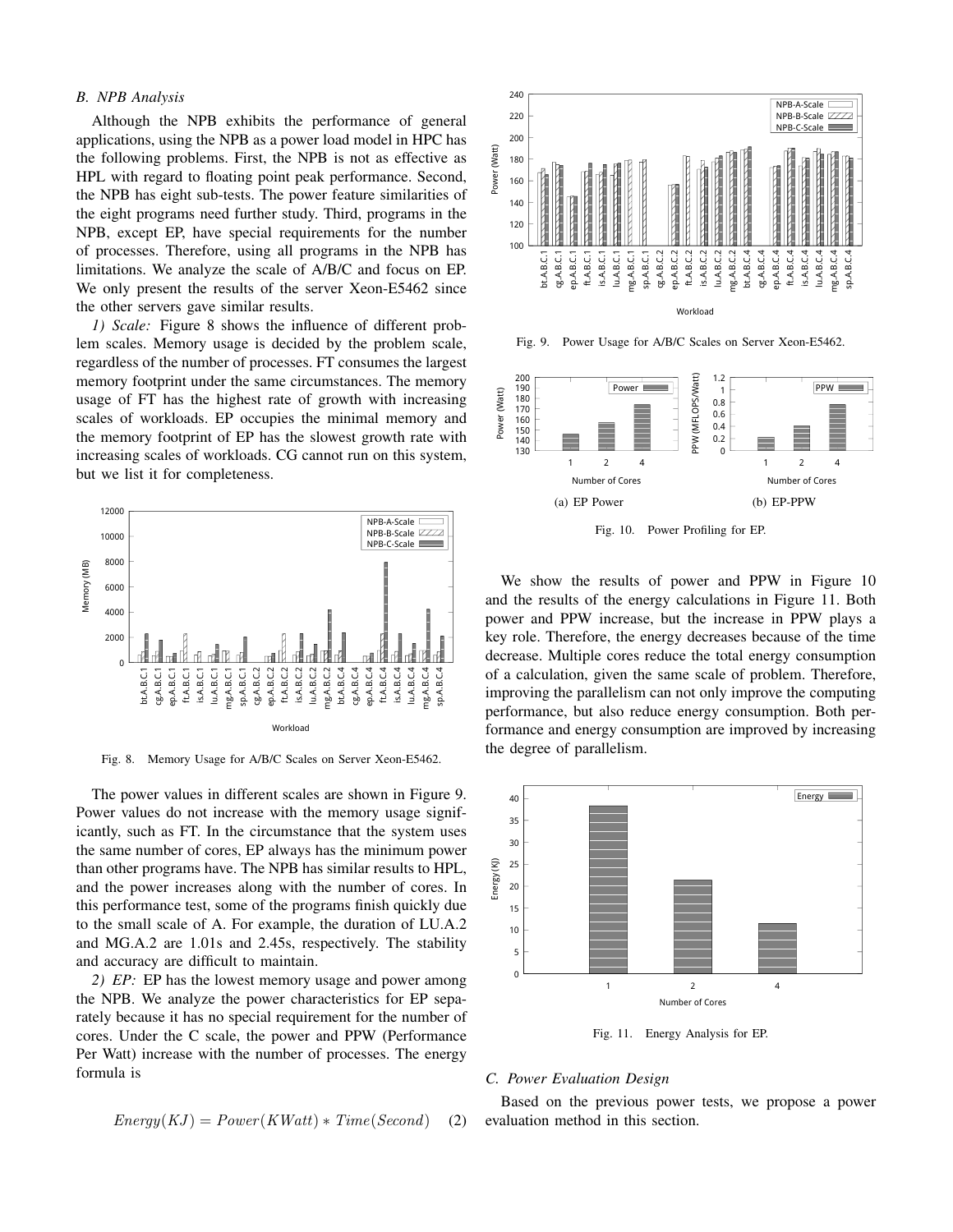*1) Evaluation Indicator:* According to the analysis of previous experiments in this paper, the workload and power relationship PPW is mainly influenced by the number of cores. The variation of memory utilization has little influence on power, which indicates that the systems do not perform power optimization for memory utilization. In the case that some part of memory is not utilized by the system, the unused component is still in a high power state. However, the situation of high idle power characteristics of memory will be improved with new manufacturing processes. We still consider the memory usage as an evaluation indicator for power evaluation to support the development of memory technologies. Evaluation results of benchmark programs need to reflect the performance indicators of systems to exhibit the power influence of memory usage and the number of cores involved in computation. Evaluation results of benchmark programs need to reflect the following performance indicators:

- (1) No-load power
- (2) PPW for full CPU usage and full memory usage
- (3) PPW for full CPU usage and half memory usage
- (4) PPW for half CPU usage and full memory usage
- (5) PPW for half CPU usage and half memory usage

These indicators draw on program design experience of load scale changes in SPECpower\_ssj2008. We change not only the memory utilization, but also the number of cores. This change can serve the purpose of measuring the load and power relationship, and it reflects the combination of power and performance better than the Linpack test does.

*2) Methodology:* We choose the HPL and NPB-EP.C as evaluation procedures based on the performance indicators developed by Section V-C1. The number of cores of HPL and NPB-EP.C meet the requirement of flexible configurability. Changing the Ns parameter can support different memory utilizations for HPL. We can simulate the power features for other HPC programs by configuring HPL as the state of half CPU usage or half memory usage. We select the C scale in EP mainly due to its stable measurement time. The test method is indicated in Table III. We use an external power meter WT210 in our test and we do not control the temperature.

TABLE III TEST METHOD.

| Program  | Number of Core | Memory Usage        |
|----------|----------------|---------------------|
| Idle     |                |                     |
| NPB-EP.C | 1/half/full    | C Scale             |
| HPL.     | 1/half/full    | $50\%$ , 90% - 100% |

The test procedure is as follows:

- (1) Share the power data directory on a PC.
- (2) Mount the shared directory to the test server.
- (3) Synchronize the clock of the server and the PC.
- (4) Start WTViewer (WT210 PC client software) to record power data on the PC.
- (5) Start test programs on the server.
- (6) Start the NPB-EP.C and HPL according to the configuration files. The configuration follows the rules in Section V-C1.

(7) Acquire the memory information at regular intervals (1s) during the test.

After the test, the program automatically performs the following procedure for data analysis:

- (1) Copy CSV files which contain power data to the server and merge them into one file.
- (2) Extract the power information for each program according to the execution time.
- (3) Analyze the memory and power for each program, and remove the initial 10% data and the final 10% data.
- (4) Obtain the arithmetic average power and arithmetic average memory usage.
- (5) Divide the average performance (GFLOPS) by the average power (Watt) to obtain the PPW for each program.
- (6) Calculate the arithmetic average for PPWs to provide the PPW result for the system.

*3) Power Evaluation Result:* We perform the power evaluation for Server Xeon-E5462, Opteron-8347, and Xeon-4870. The power evaluation result of the servers Xeon-E5462, Opteron-8347 and Xeon-4870 are shown in Tables IV, V and VI, respectively.

TABLE IV PPW ON SERVER XEON-E5462.

| Program          | Performance | Power    | <b>PPW</b>    |
|------------------|-------------|----------|---------------|
|                  | (GFLOPS)    | (Watt)   | (GFLOPS/Watt) |
| Idle             | 0.0000      | 134.3727 | 0.0000        |
| ep.C.1           | 0.0319      | 145.4889 | 0.0002        |
| ep.C.2           | 0.0638      | 156.9150 | 0.0004        |
| ep.C.4           | 0.1237      | 174.0141 | 0.0007        |
| HPL P1 Mh        | 10.5000     | 168.4366 | 0.0623        |
| HPL P2 Mh        | 20.2000     | 203.8387 | 0.0991        |
| HPL P4 Mh        | 36.1000     | 231.3697 | 0.1560        |
| HPL P1 Mf        | 10.6000     | 168.1937 | 0.0630        |
| HPL P2 Mf        | 20.3000     | 204.9486 | 0.0990        |
| HPL P4 Mf        | 37.2000     | 235.3179 | 0.1580        |
| Average          | 13.5000     | 182.2896 |               |
| (GFlops/Watt)/10 |             |          | 0.6390        |

TABLE V PPW ON SERVER OPTERON-8347.

|                  |             |          | <b>PPW</b>    |
|------------------|-------------|----------|---------------|
| Program          | Performance | Power    |               |
|                  | (GFLOPS)    | (Watt)   | (GFLOPS/Watt) |
| Idle             | 0.0000      | 311.5214 | 0.0000        |
| ep.C.1           | 0.0126      | 392.6666 | 0.0000        |
| ep.C.4           | 0.0836      | 427.6455 | 0.0002        |
| ep.C.8           | 0.1394      | 476.9047 | 0.0003        |
| HPL P1 Mh        | 3.8900      | 408.8880 | 0.0095        |
| HPL P8 Mh        | 26.3000     | 485.6727 | 0.0542        |
| HPL P16 Mh       | 32.0000     | 535.5574 | 0.0598        |
| HPL P1 Mf        | 3.9500      | 412.7283 | 0.0096        |
| HPL P8 Mf        | 27.1000     | 484.0001 | 0.0560        |
| HPL P16 Mf       | 32.7000     | 529.5337 | 0.0618        |
| Average          | 12.6000     | 446.5118 |               |
| (GFlops/Watt)/10 |             |          | 0.0251        |

The result of the power evaluation for the three servers is as follows (Greater than sign indicates better result):

 $XeonE5462(0.639) > Xeon4870(0.0975) > Opteron8347(0.0251)$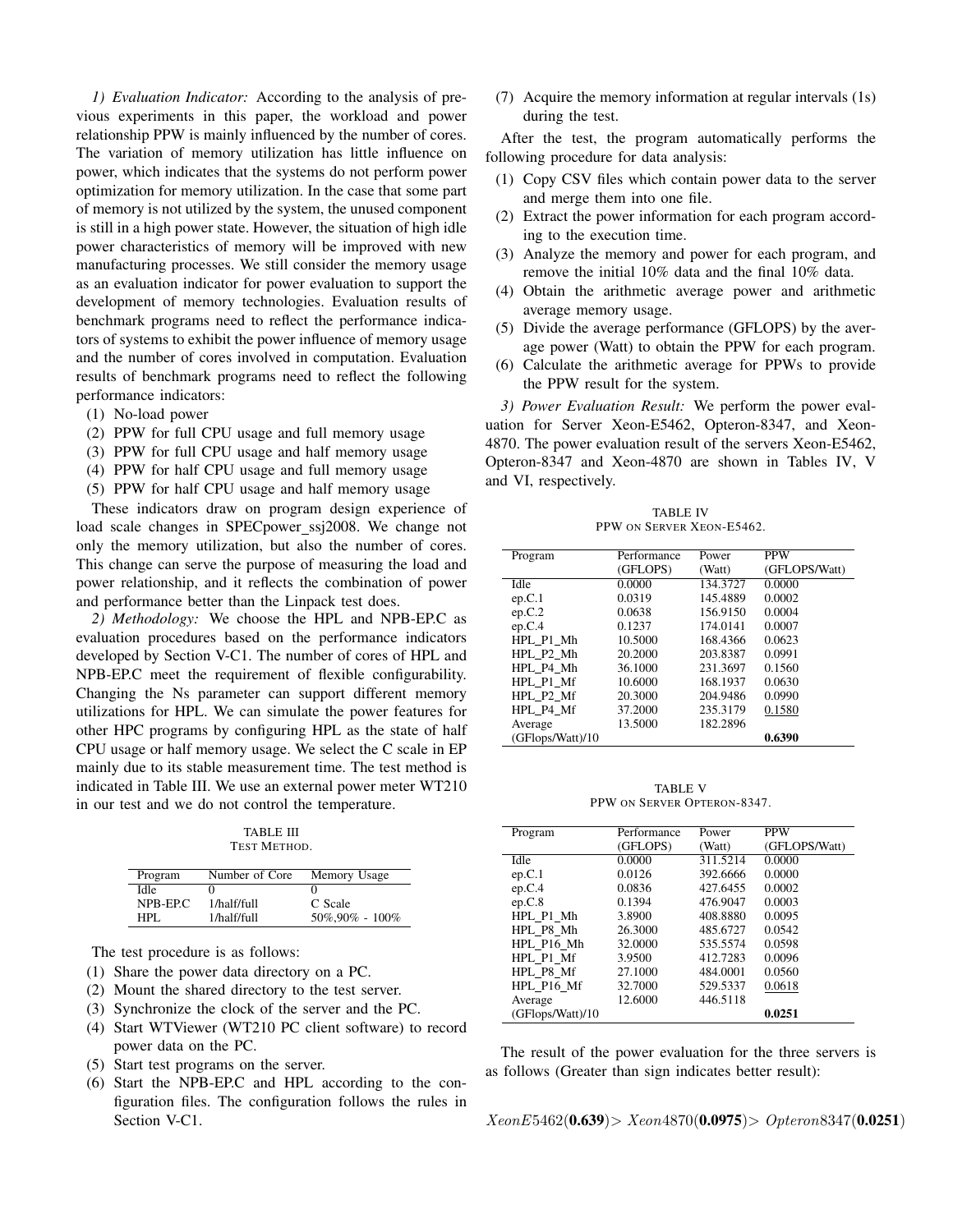TABLE VI PPW ON SERVER XEON-4870.

| Program          | Performance | Power     | <b>PPW</b>    |
|------------------|-------------|-----------|---------------|
|                  | (GFLOPS)    | (Watt)    | (GFLOPS/Watt) |
| Idle             | 0.0000      | 642.2300  | 0.0000        |
| ep.C.1           | 0.0187      | 667.2800  | 0.0000        |
| ep.C.20          | 0.3400      | 706.7800  | 0.0005        |
| ep.C.40          | 0.7590      | 730.9800  | 0.0010        |
| HPL P1 Mh        | 8.9100      | 676.1600  | 0.0132        |
| HPL P20 Mh       | 162,0000    | 963.8000  | 0.1680        |
| HPL P40 Mh       | 339,0000    | 1118.5400 | 0.3030        |
| HPL P1 Mf        | 8.0800      | 676.3700  | 0.0119        |
| HPL P20 Mf       | 164.0000    | 965.2900  | 0.1700        |
| HPL P40 Mf       | 344,0000    | 1119.6000 | 0.3070        |
| Average          | 103.0000    | 826.7030  |               |
| (GFlops/Watt)/10 |             |           | 0.0975        |

However, when we use the evaluation method of HPL peak Performance Per Watt, the conclusion is different. GREEN500 uses this method and the result is as follows:

# $Xeon 4870(0.307) > Xeon E5462(0.158) > Opteron 8347(0.0618)$ Constant C.

Our evaluation is different from the above conclusion, which implies that the peak condition does not represent the overall performance or power characteristics. Our evaluation includes load measurements. As there is no operation with no load, the PPW is 0. Therefore, load consumption is reflected in the average system consumption, and is not reflected in the final Performance Per Watt result.

We also perform SPECpower\_ssj2008 for the servers and the result is as follows:

$$
XeonE5462(247) > Xeon4870(139) > Opteron8347(22.2)
$$

Although our evaluation conclusion is the same as the evaluation conclusion of SPECpower\_ssj2008, they reflect different performance and power relationships. Our evaluation result demonstrates the performance and power relations (GFLOP-S/Watt) in HPC. The SPECpower\_ssj2008 result provides the system performance and power relations (ssj\_ops/Watt) when the servers are used as data center servers.

Workloads in the HPC field have their own characteristics. An evaluation method can only appropriately reflect the performance and power relationship if it is based on an HPC workload.

# VI. POWER MODEL

We study the relationship of computing characteristics, memory access features, and power of HPC programs in this section. We construct a power model for single multicore servers, and study the relationship between workload characteristics and power through multiple linear regression analysis.

# *A. Multiple Linear Regression Model for Power*

Multiple linear regression models generally use historical samples as inputs, and obtain regression coefficients by solving linear equations. These regression equation coefficients are used to build up regression equations. We pass newly collected samples into the regression equation whose coefficient is determined. We use the forward stepwise [9] to forecast the target y.

*1) Multiple Linear Regression Model:* We can divide the power for servers as follows, where the total power equals the sum of powers for each part.

$$
P_{Total} = P_{CPU} + P_{Mem} + P_{Motherboard} + P_{Harddrive} + P_{Mouse} + ...
$$
\n(3)

We consider the motherboard, hard drives, fans, mouse and other peripherals substantially independent of workload changes. The main indicators of PPW are memory usage and the number of used cores, which are also decisive factors affecting the performance in HPC. Therefore, we further simplify the power model as follows. The total system power equals to the sum of processor power, memory power, and a

$$
P_{Total} = P_{CPU} + P_{Mem} + C \tag{4}
$$

*2) HPCC Power Regression Model:* The HPCC benchmark [11] consists of seven types of procedures, and they are selected to evaluate workloads which are compute-intensive, memory access intensive, network transmission intensive, and so forth. We use the Performance Monitoring Unit (PMU) of processors [5] to collect data that reflects the system state. We divide program executions into instruction executions, cache accesses, and memory accesses. The power model should cover a wide variety of load characteristics in the HPC field to obtain general relations of HPC workload and power characteristics. The HPCC load characteristics satisfy this requirement. We use the forward stepwise to choose the following indexes. We assume that other indices have little impact on power, and use R Square [17] to test for their influences.

- (1)  $X_1$ : WorkingCoreNum
- (2)  $X_2$ : InstructionNum
- (3)  $X_3$ : L2CacheHit
- (4)  $X_4$ : L3CacheHit
- (5)  $X_5$ : MemoryReadTimes
- (6)  $X_6$ : MemoryWriteTimes

We obtain the further developed equation:

$$
P_{Total} \approx b_1 * X_1 + b_2 * X_2 + \dots + b_6 * X_6 + C \quad (5)
$$

We use a similar method in Section V-C2 to obtain and process the power data. Test scripts sequentially start the seven HPCC programs from single core to full cores. We collect PMU data according to a certain interval (10s) during the execution. We integrate the PMU data with the average power data according to the time stamp and perform normalization to unify the dimensions of different variables.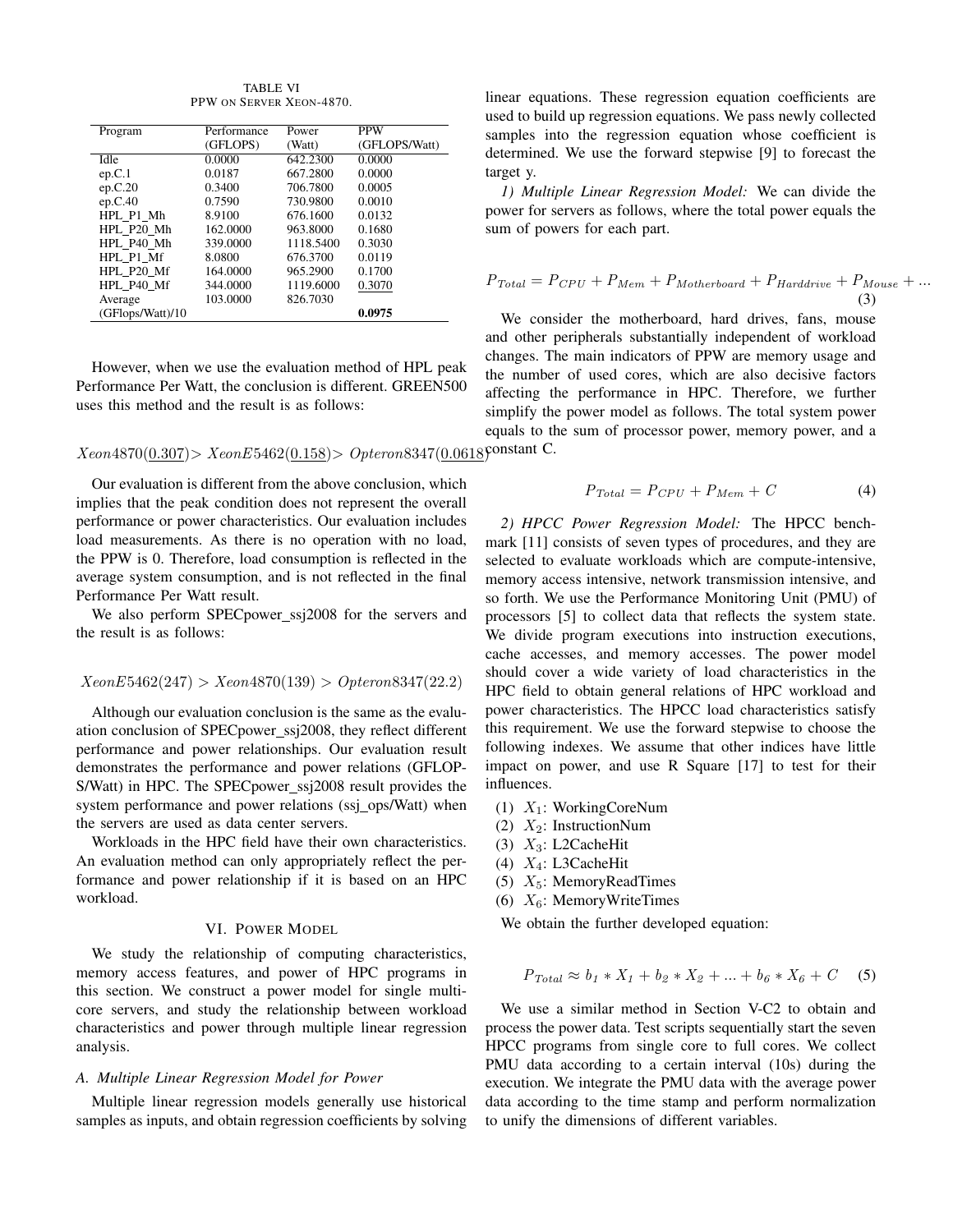#### *B. Results on Server Xeon-4870*

We perform the experiment on Server Xeon-4870 and show the regression result in Table VII. R Square is close to 1, which shows strong correlation between the selected indicator and power.

TABLE VII REGRESSION RESULT ON SERVER XEON-4870.

| Name                  | Value       |
|-----------------------|-------------|
| Multiple R            | 0.969706539 |
| R Square              | 0.940330771 |
| Adjusted R Square     | 0.940271585 |
| <b>Standard Error</b> | 0.244393975 |
| Observation           | 6056        |

We calculate the regression coefficient and obtain the indices for the regression equation. The index values are shown in Table VIII. The values of  $b_1$  and  $b_2$  are high, which indicates the number of used cores and executed instructions are more influential than other indices.

# *C. Regression Results Verification*

We use NPB scales of B and C to perform regression verification. Since the results are similar, we only provide the results of scale B. We show the measured values and regression values in Figure 12. Although there is a gap at some points, the regression waveform has a considerable degree of predictability. This predictability shows that the power is closely related to the real-time load characteristics and memory access. The reason for the points with a large gap is that the power may have different sensitivity with different load characteristics, and these related features may not be totally included in the indicators selected in Section VI-A2.

The measured value minus the regression value equals the difference which represents the fitting degree. The closer the difference is to zero, the better the prediction is. The results of these calculations are shown in Figure 13.

We also use the following fit formulas to obtain the fit for measured values and regression values.  $x_i$  denotes measured value and  $\tilde{x}_i$  denotes regression value.  $RSS(x)$  denotes the residual sum of square and  $TSS(x)$  denotes the total variation.  $R^2$  denotes the fitting coefficient of determination. The  $R^2$ for NPB-B is about 0.634 and the  $R^2$  for NPB-C is about 0.543, which demonstrates the similarity between the predicted and the measured is greater than 50%. EP and SP have unsatisfactory results and this relates to their programming characteristics. EP essentially has no communication while SP has the most communication. We can combine EP and SP into the training set to reinforce the load forecast for the regression equation.

$$
R^2 = 1 - \frac{RSS(x)}{TSS(x)}\tag{6}
$$

$$
RSS(x) = \sum_{i=1}^{n} (x_i - \tilde{x}_i)^2
$$
 (7)

$$
TSS(x) = \sum_{i=1}^{n} (x_i - \frac{1}{n} \sum_{i=1}^{n} x_i)^2
$$
(8)

#### VII. RELATED WORK

The SPEC Power provides a method that associates performance with power and is the first industry standard benchmark. Wang et al. [21] used the SPEC Power benchmark to study computing on green data centers, but not for HPC workloads. Ryckbosch et al. [18] used SPECPower\_ssj2008 to prove that more energy can be saved. In our paper, we use other programs as our workload and do not adhere to the SPEC Power.

The Green500 is another well established standard for performance and power. Feng et al. [13] discussed improving energy efficiency on supercomputers. Ge et al. [14] show the measuring tutorial for the Green500. Subramaniam et al. [20] showed how power measurement techniques can be applied to supercomputers. Our work uses HPL as part of the evaluation method and we focus on single servers.

Singh et al. [19] used Performance Monitoring Counters to estimate power via analytic models. Contreras et al. [10] provided a power prediction model for Intel XScale Processors. The models are different, and we perform a simplification to reduce the difficulty. Moreover, we use HPCC to train our model and use NPB to validate it.

# VIII. CONCLUSION

The field of high-performance computing (HPC) faces the challenges of both speed and energy-savings. Performance per power has become the standard for hardware platforms and software environments. The SPEC Power benchmark and Green500 are two mainstream evaluation benchmarks, but both have limitations. In this paper, we showed that the two benchmarks cannot represent the characteristics for general HPC programs and demonstrated a need for a new power benchmark which better represents the HPC programs.

The two main influencing factors for the power and performance relationship are the number of cores in computation and memory usage. We proposed a new power evaluation method that involved shielding the tuning for HPL parameters and simplifying the problem where the NPB has multiple programs, which reduced the power evaluation complexity. Our power evaluation method showed different power characteristics from the Green500 and the SPEC Power benchmark. We examined our evaluation method on three HPC servers and provided the performance per power indicators for general HPC programs.

We proposed a power model to support further research and provided a theoretical basis for power evaluation. We used a multiple linear regression method to confirm that the power of single multi-core servers can be predicted by the characteristics of load operations.

#### IX. ACKNOWLEDGEMENT

This paper was supported by the National High Technology Research and Development Program of China (2012AA012602) and Natural Science Foundation of China project (61472201).